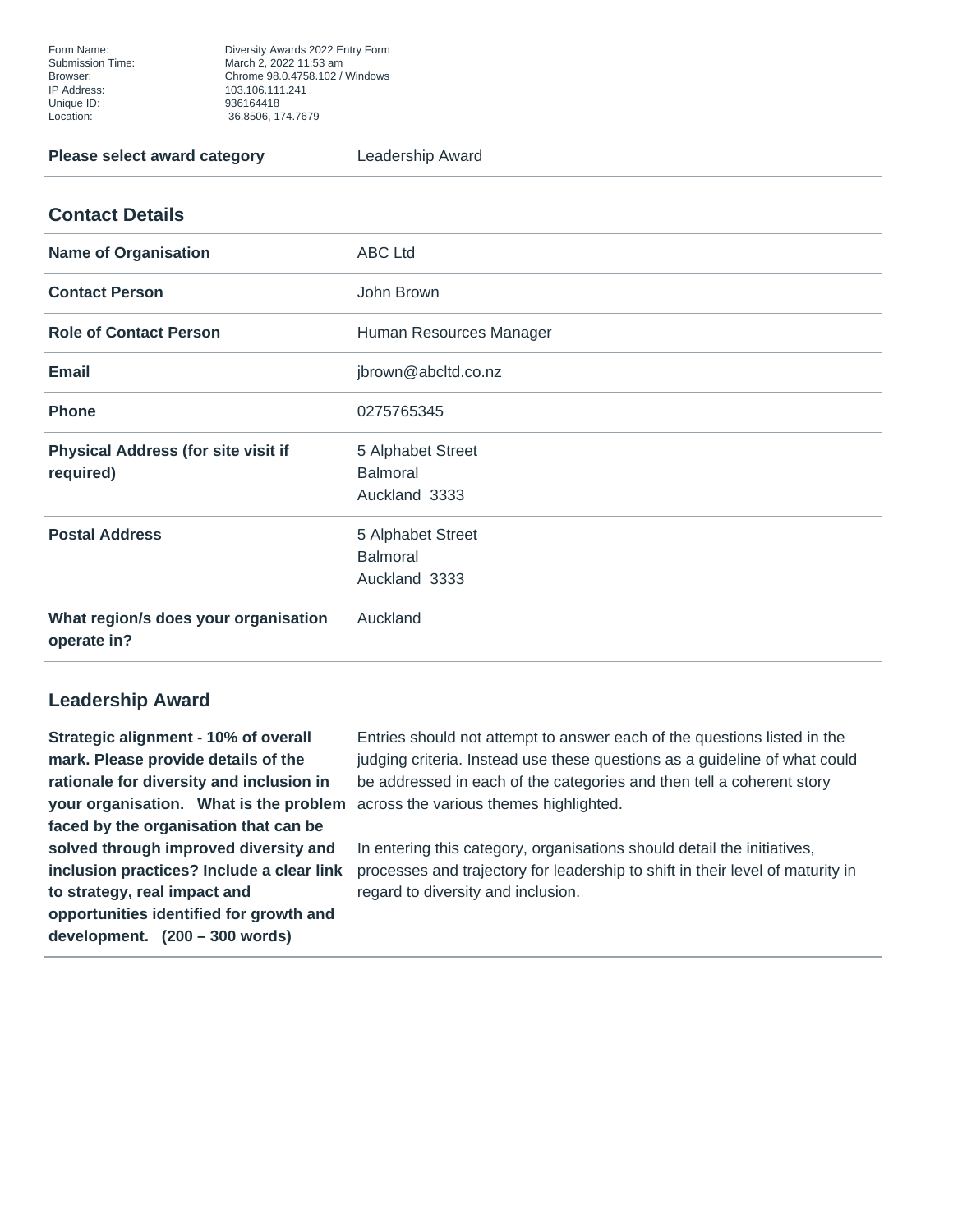**The initiative - 25% of overall mark. How do you define your leadership team? Does it include the Board? Does it include middle management and team leaders? Please tell us about the initiative which specifically addresses the development of diversity, equity and inclusion (DEI) capability in your leadership team. Why was this initiative developed? Also include information about your organisation which will assist the judges to understand unique challenges and constraints currently facing your workforce. (E.g. size, composition, industry sector, locations, structure, hours of operation etc.) (400 – 550 words)**

**Implementation - 25% of overall mark. How was the leadership initiative developed? How was it introduced to leaders? How was it implemented? Please tell us about any issues that you have encountered that might have derailed the programme and how you were able to overcome that. For instance, are there specific challenges in developing inclusive leaders and how are they being addressed? Or, were there specific teams and/groups that were more challenging than others, and what was done to overcome those areas of resistance? How are leaders held accountable for their commitment to diversity and inclusion? How is DEI governed in the organisation? What ongoing DEI support is available to leaders in the organisation? (400 – 550 words)** Enter your text here

Enter your text here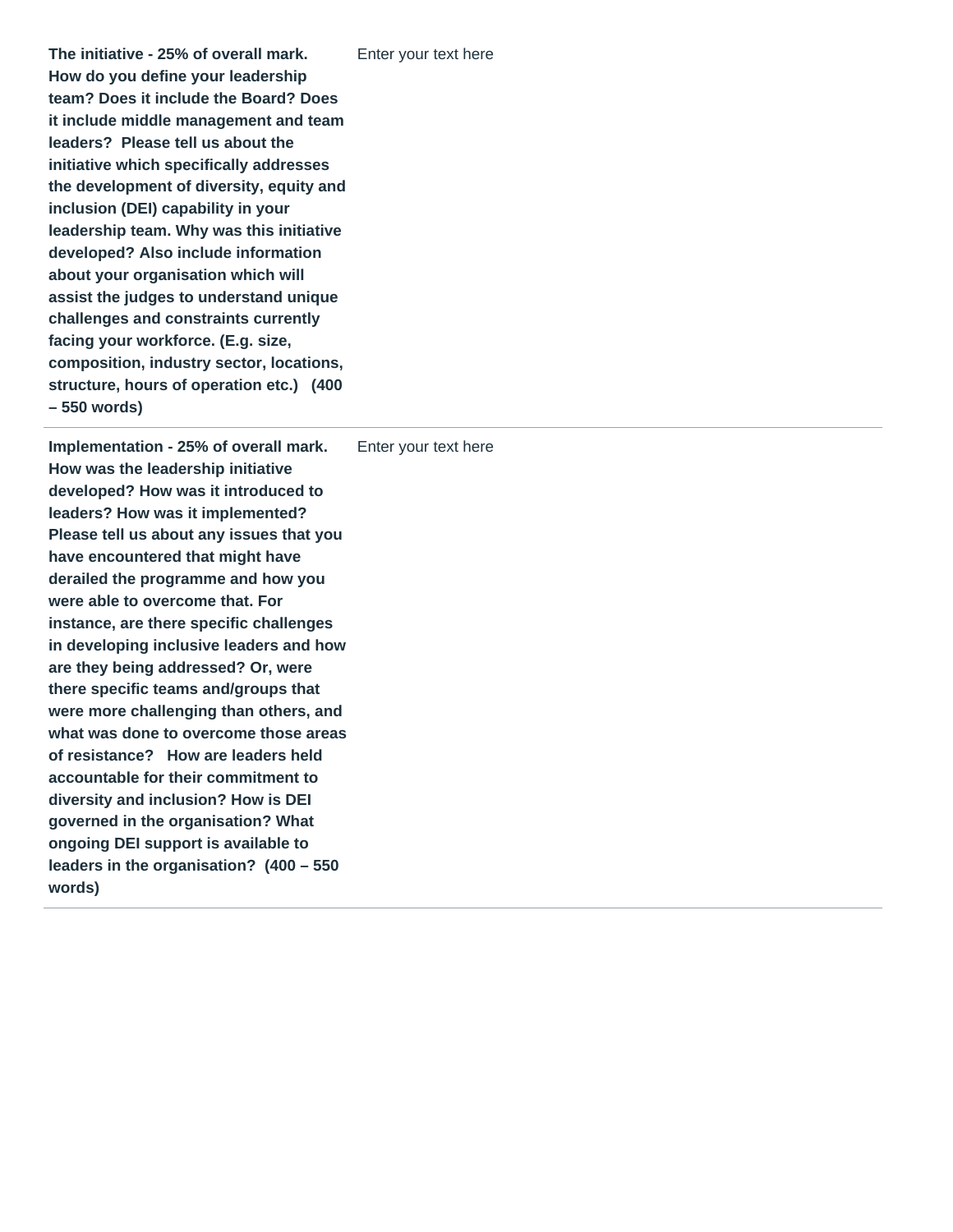**Employee Evidence - 20% of overall mark. Show us how the initiative has benefited the employees. How do leaders encourage everybody in the organisation to build an inclusive workplace? Ideally this will include qualitative feedback or statements from employees. (300 – 450 words)**

Enter your text here - remember your overall entry should not exceed 2000 words

## **Supporting Information**

| Tell us about your organisation in 100<br>words or less                                                                                                                     | A brief description of your organisation and its core purpose                                                                                       |
|-----------------------------------------------------------------------------------------------------------------------------------------------------------------------------|-----------------------------------------------------------------------------------------------------------------------------------------------------|
| <b>Number of Staff</b>                                                                                                                                                      | Please enter the number of people who work for your organisation                                                                                    |
| Why did you enter the Awards?                                                                                                                                               | You will be required to fill in this section                                                                                                        |
| Are you happy for Diversity Works New<br>Zealand to share your contact details<br>with organisations wishing to find out<br>more about the work discussed in this<br>entry? | Please indicate yes or no                                                                                                                           |
| Logo upload                                                                                                                                                                 | Your logo is uploaded here.                                                                                                                         |
| Photo 1 upload                                                                                                                                                              | Please upload a minimum of two photos showcasing your initiative. The<br>minimum file size is 2mb.                                                  |
| Photo 2 upload                                                                                                                                                              | Please upload a minimum of two photos showcasing your initiative. The<br>minimum file size is 2mb.                                                  |
| File upload                                                                                                                                                                 | You can upload up to six other files - either more photos or evidence such<br>as graphs or results. Supporting evidence must not exceed 2000 words. |